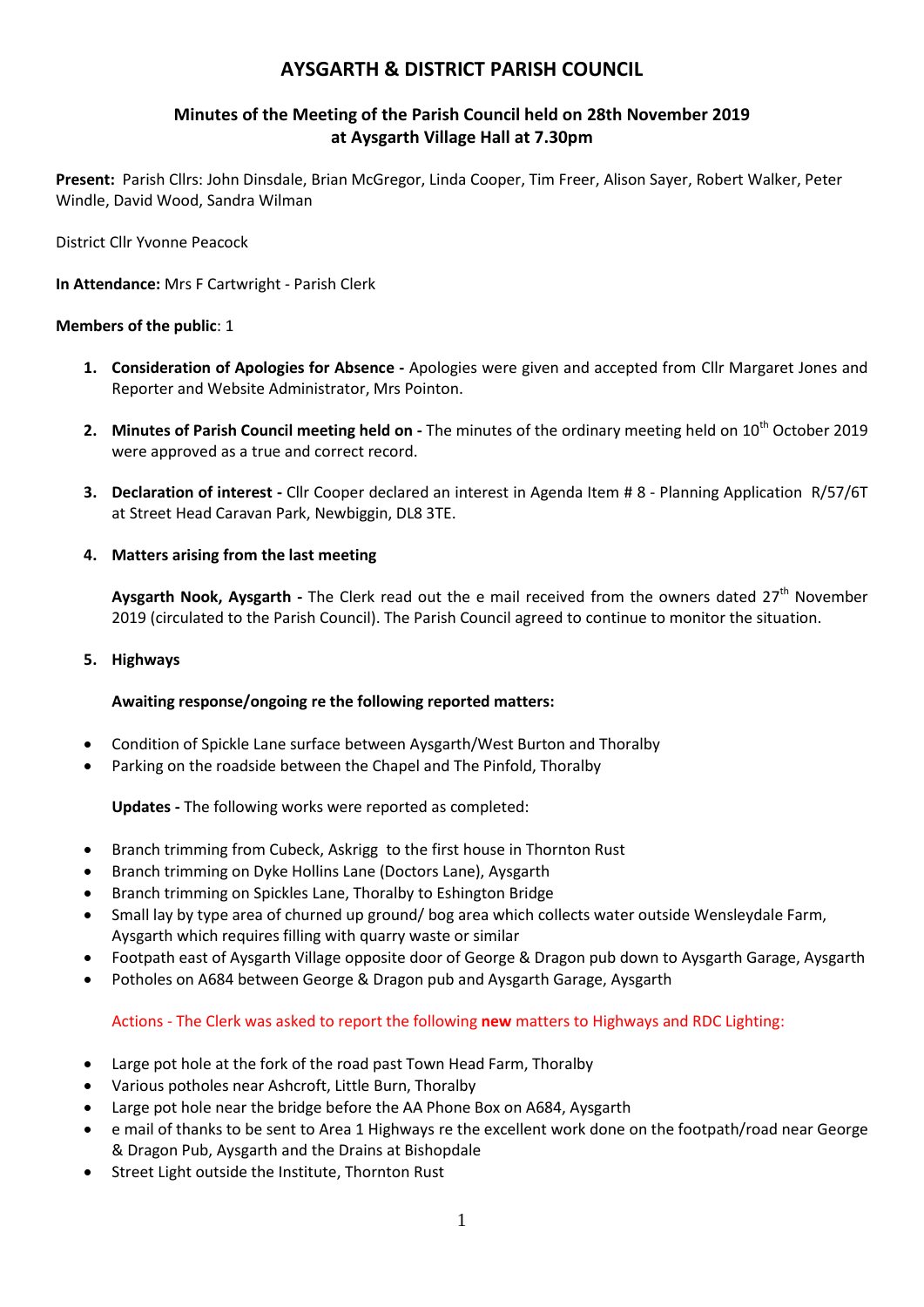The Parish Council thanked Cllrs Dinsdale and McGregor for resolving the issues with the drains at the Outgang, Thornton Rust.

# **6. Financial Matters**

**6.1** The council resolved to authorise the following payments:

| Chq #  | Payee              | £         | <b>Description</b>                              |
|--------|--------------------|-----------|-------------------------------------------------|
| 100900 | F Cartwright       | 31.32     | Clerk Expenses - October & Nov 2019             |
| 100901 | F Cartwright       | 188.12    | Clerk Pay - November 2019                       |
| 100902 | Aysgarth Institute | 10.00     | Meeting room hire 28.11.19                      |
| 100903 | <b>NYCC</b>        | 90.00     | Grit Bin outside Candlelight Cottage, Newbiggin |
| 100904 | J Dinsdale         | 20.00     | Remembrance Wreath                              |
| 100905 | P Pointon          | 67.19     | Website Domain Name Renewal 2019 - 2020         |
| 100906 | RDC.               | 533.39    | <b>Flection Costs 2019</b>                      |
| 100907 | A Goulthorpe       | 265.00    | Grass Cutting October 2019                      |
| 100908 | J Steel-Taylor     | 70.00     | Lay pipe for Thornton Rust                      |
| 100909 | J Dinsdale         | 80.16     | Drainage pipe, cement, etc. for Thornton Rust   |
| Total  |                    | £1.355.18 |                                                 |

**6.2 Website Renewal 2nd December 2019 - 1 st December 2020 -** The Parish Council approved the website renewal of £67.19.

### **6.3 Precept 20/21** *(circulated to Parish Councillors)*

The Parish Council figures were considered, and it was proposed that the new Precept for 20/21 should be £6,750.00 (FY19/20 £6,500.00). The Parish Council resolved that the 20/21 Aysgarth & District Parish Council Precept should be £6,750.00. Action - Clerk to e mail Richmondshire District Council to advise.

**7. Dangerous State of Building - Yore Mill, Aysgarth -** See Pending Planning Applications

### **8. Planning**

### **New Applications**

**R/57/6T at Street Head Caravan Park, Newbiggin, DL8 3TE -** full planning permission for change of use of storage building, to storage building and amenity block - **The Parish Council had no comment to make.**

**R/57/18K/LB at Millscar House, Newbiggin-in-Bishopdale, DL8 3TD -** Section 19 application to vary Condition 2 of R/57/18J/LB to replace staircase landing window and frame with new timber window to match original Plans - **The Parish Council had no comment to make.**

### **Update - invalid**

**R/58/65D at Howesyke Farm, Westfield Lane, Thoralby, DL8 3TG -** Full planning permission for erection of agricultural building - **The application has been deemed invalid as the building was required for gamekeeping which doesn't meet the definition of agriculture.**

Cllr Peacock confirmed that she had spoken to the YDNPA re Parish Council concerns over planning at Howesyke Farm and had asked that Planning review the applications as a whole.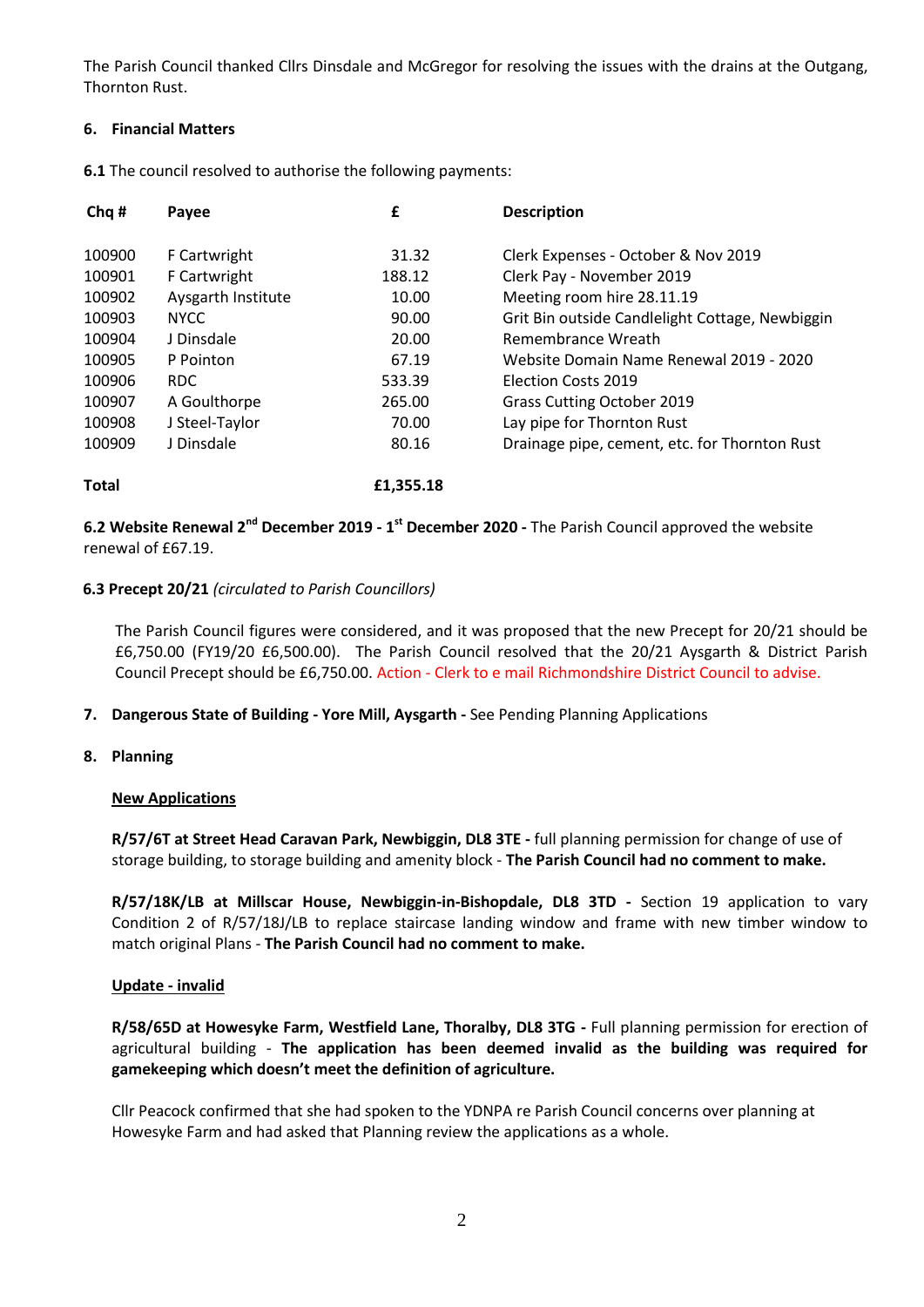### **Update - approved conditionally**

**R/51/96B at Well View House, Doctor Lane, Aysgarth, DL8 3AB -** Householder planning permission for alterations to domestic store building to create studio and store - **approved conditionally**

**R/57/5X at Stone Flagged Cottage, Newbiggin, DL8 3TD -** Householder planning permission for demolition of existing stone steps and erection of lean-to extension to provide utility room - **approved conditionally**

### **Planning Committee**

**24.09.19 R/51/55P at Yore Mill, Church Bank, Aysgarth, DL8 3SR -** Full planning permission for conversion of existing mill into 2 apartments, 6 holiday let apartments and 1 apartment in conjunction with Visitor Centre, retail outlet and re-instatement of hydro-electric turbine **(to be considered by the YDNPA Planning Committee 12th November). It has been requested by the applicant that it is deferred to December Planning Meeting.**

**11.10.19 - R/51/55P at Yore Mill, Church Bank, Aysgarth, DL8 3SR -** NOTIFICATION OF RECEIPT OF AMENDED PLANS & AMENDED DESCRIPTION R/51/55 full planning permission for conversion of existing mill into 2 apartments, 6 holiday let apartments and 1 local occupancy apartment in conjunction with D1 Visitor Centre, mixed B1 (business/light industrial)/A1 (retail) use and re-instatement of hydro-electric turbine.

**11.10.19 - R/51/55Q/LB at Yore Mill, Church Bank, Aysgarth, DL8 3SR** - NOTIFICATION OF RECEIPT OF AMENDED PLANS & AMENDED DESCRIPTION R/51/55Q/LB listed building consent for conversion of existing mill into 2 apartments, 6 holiday let apartments and 1 local occupancy apartment in conjunction with D1 Visitor Centre, mixed B1 (business/light industrial)/A1 (retail) use and re-instatement of hydro-electric turbine.

### **Pending Update**

**R/53/27E at Land off B6160 Kidstones Gill Bridge, Bishopdale** - Full planning permission for siting of temporary accommodation on site during the development of permanent accommodation at the farmstead (Howesyke Farm) (Retrospective)

**R/53/27F at Land west of Kidstones Gill Bridge, Bishopdale** - Section 73 application to vary/remove conditions 1, 2, 3, 4, 7, 8 & 9 of R/53/27 (full planning permission for creation of access gateway, upgrade of access track and erection of replacement agricultural building (part retrospective))

**R/58/94 at Land opposite 1 Town Head Cottages, Humphrey Hill, Thoralby, DL8 3SY** - Householder planning permission for erection of timber garage. **This application was approved after the Agenda was issued.**

### **9. Thoralby Moss & Thornton Mire (Standing Item) -** none

#### **10. Ownership of Land/Rights of Way**

**Land near Garage, Aysgarth -** The Clerk updated the meeting with the response received from Land Registry which confirmed that the land was not registered. Action - Clerk to make arrangements to register the land.

**Quaker Burial Ground, Aysgarth -** Cllr Windle updated the meeting that he had visited the site with Mrs Pointon and it was different to what the Parish Council had envisaged and was not appropriate for the Parish Council to register it. Mrs Pointon will contact the Quaker Society to see if they have an interest in the land.

#### **11. Rock Garden, Aysgarth, DL8 3AH**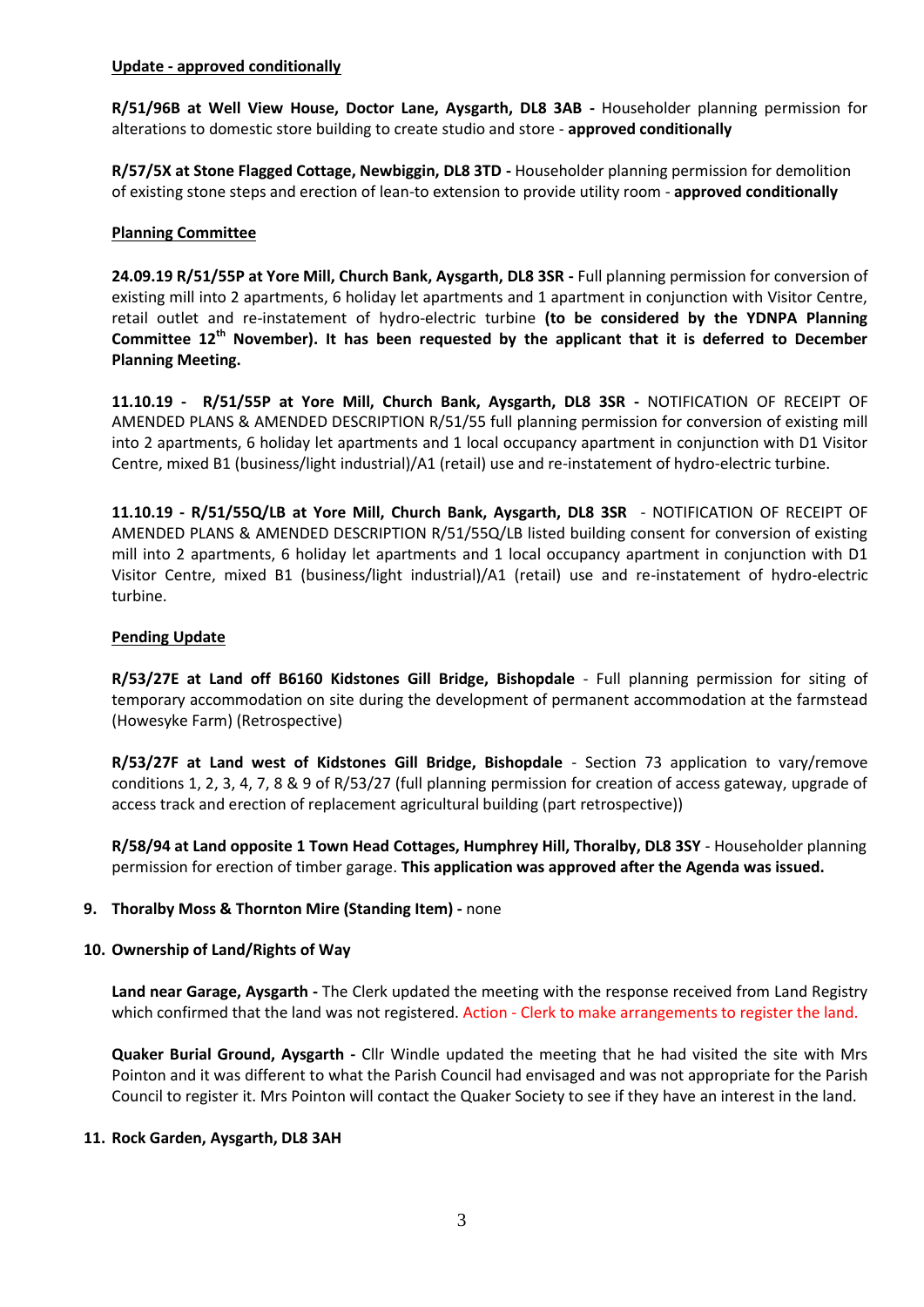**Insurance -** The Clerk referred the Parish Council to the e mail from Came & Co Insurance Brokers dated 22<sup>nd</sup> November 2019 (previously circulated to Parish Councillors). **Presentation**

Mr and Mrs Anderson were welcomed to the meeting. Mr Anderson gave a presentation on the Rock Garden history. The Garden was originally restored in 2003, and they purchased it in 2012 with a stipulation that the garden remained open to the public for part of the week for eight years. That stipulation has now expired, however if the Parish Council were to accept the gift of the Rock Garden, legal paperwork would need to be drafted/agreed as they want the Rock Garden to remain open to the public and not to be resold within a set period (to be agreed).

Mr Anderson outlined the financials (previously supplied to the Parish Council). These figures did not include his time maintaining the garden which would typically be 4 hours per week in spring and summer and 2 hours per week in autumn and ad-hoc in the winter.

Mr and Mrs Anderson would like to know if the Parish Council is not interested in acquiring the Garden by the middle of January 2020 so that they can make arrangements for it to be advertised in a specialist Alpine Journal on the open market. In the event that ownership was transferred a handover would take place in Autumn 2020.

The Parish Council thanked Mr Anderson for the presentation and expressed a keen interest in taking on legal ownership of the Rock Garden (subject to structural reports and legals).

Action - Cllr Dinsdale to read the historic Structural Report (provided by Mr Anderson) and look into arranging an up to date report.

### **12. BAWB Federation Community Engagement Meeting 19th November 2019**

Cllr Windle updated the Parish Council on the meeting which was attended by Cllrs Peacock, Windle and Mrs Pointon and the Clerk. The meeting had been well received and the local community had welcomed this engagement as a refreshing change from the past. The Governors had outlined the challenges faced by the Federation, their aspirations and strategy. Information regarding the financial position of the schools was not provided at the meeting. Follow up meetings would be arranged.

#### **13. Correspondence**

**Tree Preservation Order # 3 (Thoralby) 2002** *(circulated to Parish Councillors)* **-** YDNPA given consent under the Town and Country Planning act 1990 to remove two lower limbs on the south side of one Sycamore at Brookside Cottage, Thoralby. **The Parish Council had no comment to make.**

**YDNPA Dark Skies Reserve Status** *(circulated to Parish Councillors)* - Action - Clerk to e mail letter of support.

**Brookside Barn, Thornton Rust - Access Rights** - e mail dated 23rd November 2019 *(circulated to Parish Councillors)* - Action - Cllr Dinsdale updated the meeting that he was meeting with the applicant on 30<sup>th</sup> November 2019.

**BT Proposal to remove Public Pay Phones -** Online Survey due 20th November 2019 *(circulated to Parish Councillors).* The Clerk had received confirmation that Cllr Jones had completed the Survey, and in the event that the Phone Box was to be taken away she would like the Parish Council to adopt the Box. Other Councillors indicated that they had completed the Survey.

### **14. Meeting Dates for the Diary**

Friday 29<sup>th</sup> November 2019 at 1.30pm at Middleham Key Centre - YDNPA Management Plan - Annual Forum 2019